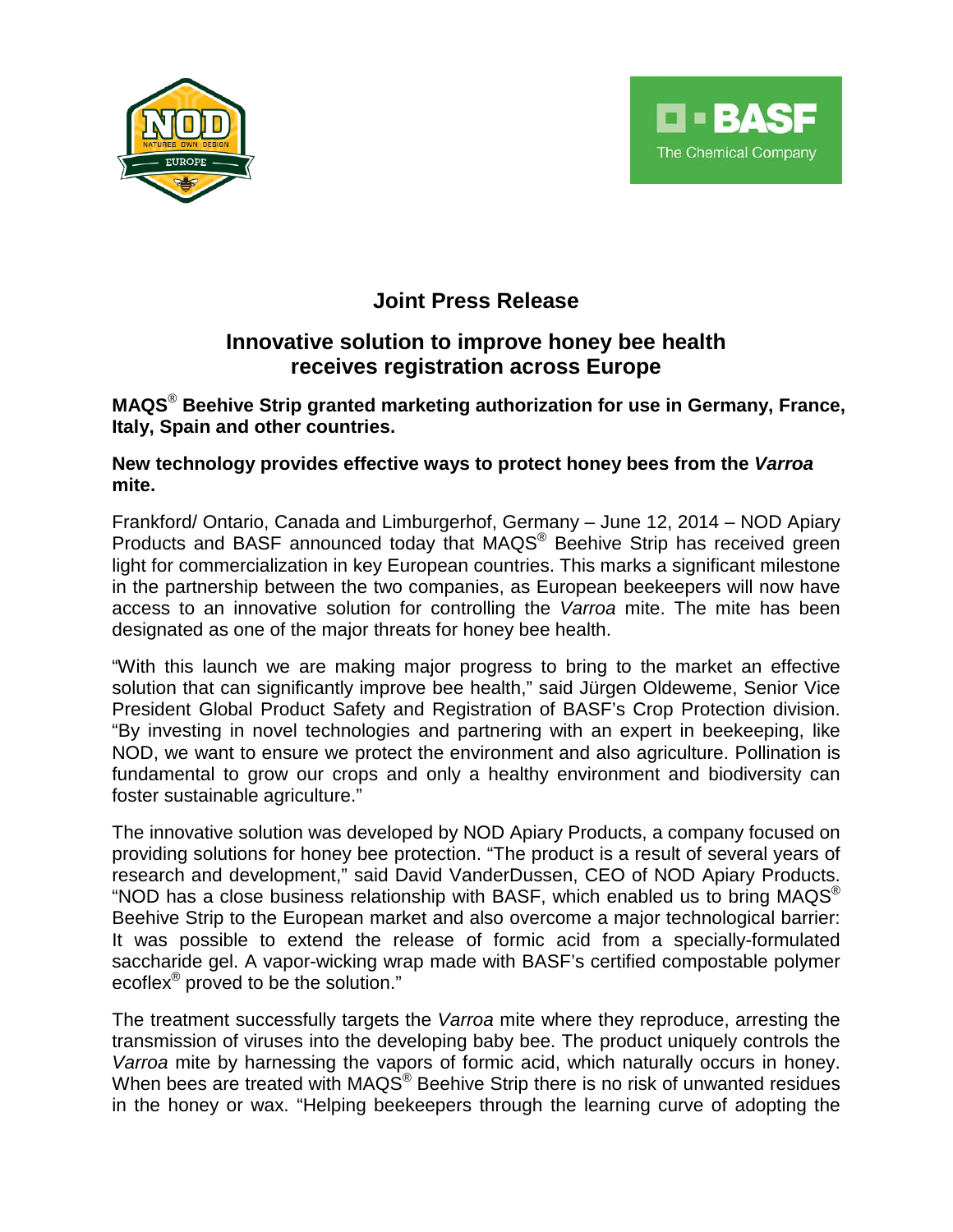new technology is instrumental in meeting the needs of beekeepers," said VanderDussen.

"By ensuring a cooperation with beekeepers, farmers and other important stakeholders, we were able to leverage our experiences in research, registration and marketing and support NOD in making this innovative solution available to European beekeepers.", concluded Oldeweme. The companies are confident that the commercialization of MAQS® Beehive Strip is a very positive step towards ensuring honey bees' well-being.

The product is now registered in Bulgaria, France, Germany, Ireland, Italy, Malta, Portugal, Slovenia and Spain. It is already available in the UK, Hungary, New Zealand, Canada and USA, and registration is expected for additional European countries, such as Greece. The product will be marketed by NOD in all countries through authorized distributors. For more information on how to purchase the product in Europe, please visit the webpage of NOD Europe Ltd. (www.nodeurope.eu).

#### **About NOD Apiary Products**

NOD Apiary Products global family of companies was started by Canadian beekeepers in 1997. Honeybee health is our focus. NOD has been awarded the Premier's Award for Agri-Food Innovation Excellence, 2006, Innovation Project of the Year, 2008 and Agri Business of the Year, 2011.

The founders of NOD saw formic acid as the active ingredient most likely to be able to be developed into a practical, sustainable miticide for the beekeeping industry. Properly formulated, it could control the varroa and tracheal mites, protect the image of honey as a wholesome food, and leave no residues in the hive components. NOD's formic acid applications and other beekeeping products have been available in the American and Canadian markets since 2005. Since 2008 NOD has been working towards registering their formic gel strips, MAQS, in Europe. In February 2013, NOD gained VMD Marketing Authorization for MAQS in the United Kingdom. NOD is now working towards gaining Mutual Recognition in a series of countries within the European Union. To find out more about the MAQS® Beehive Strip or the Mutual Recognition Process (MRP) visit our global website [www.nodglobal.com.](http://www.nodglobal.com/)

#### **About BASF's Crop Protection division**

With sales of more than €5.2 billion in 2013, BASF's Crop Protection division provides innovative solutions in crop protection, seed treatment and biological control as well as solutions to manage water, nutrients and plant stress. Its portfolio also includes products for turf and ornamental plants, pest control and public health. BASF's Crop Protection division is a leading innovator that supports growers to optimize agricultural production, improve their business efficiency and enhance the quality of life for a growing world population. Further information can be found on the web at [www.agro.basf.com](http://www.agro.basf.com/) or through our [social media channels.](http://www.agro.basf.com/agr/AP-Internet/en/content/news_room/social_media/index)

#### **About BASF**

BASF is the world's leading chemical company: The Chemical Company. Its portfolio ranges from chemicals, plastics, performance products and crop protection products to oil and gas. We combine economic success with environmental protection and social responsibility. Through science and innovation, we enable our customers in nearly every industry to meet the current and future needs of society. Our products and solutions contribute to conserving resources, ensuring nutrition and improving quality of life. We have summed up this contribution in our corporate purpose: We create chemistry for a sustainable future. BASF had sales of about €74 billion in 2013 and over 112,000 employees as of the end of the year. BASF shares are traded on the stock exchanges in Frankfurt (BAS), London (BFA) and Zurich (AN). Further information on BASF is available on the Internet at [www.basf.com.](http://www.basf.com/)